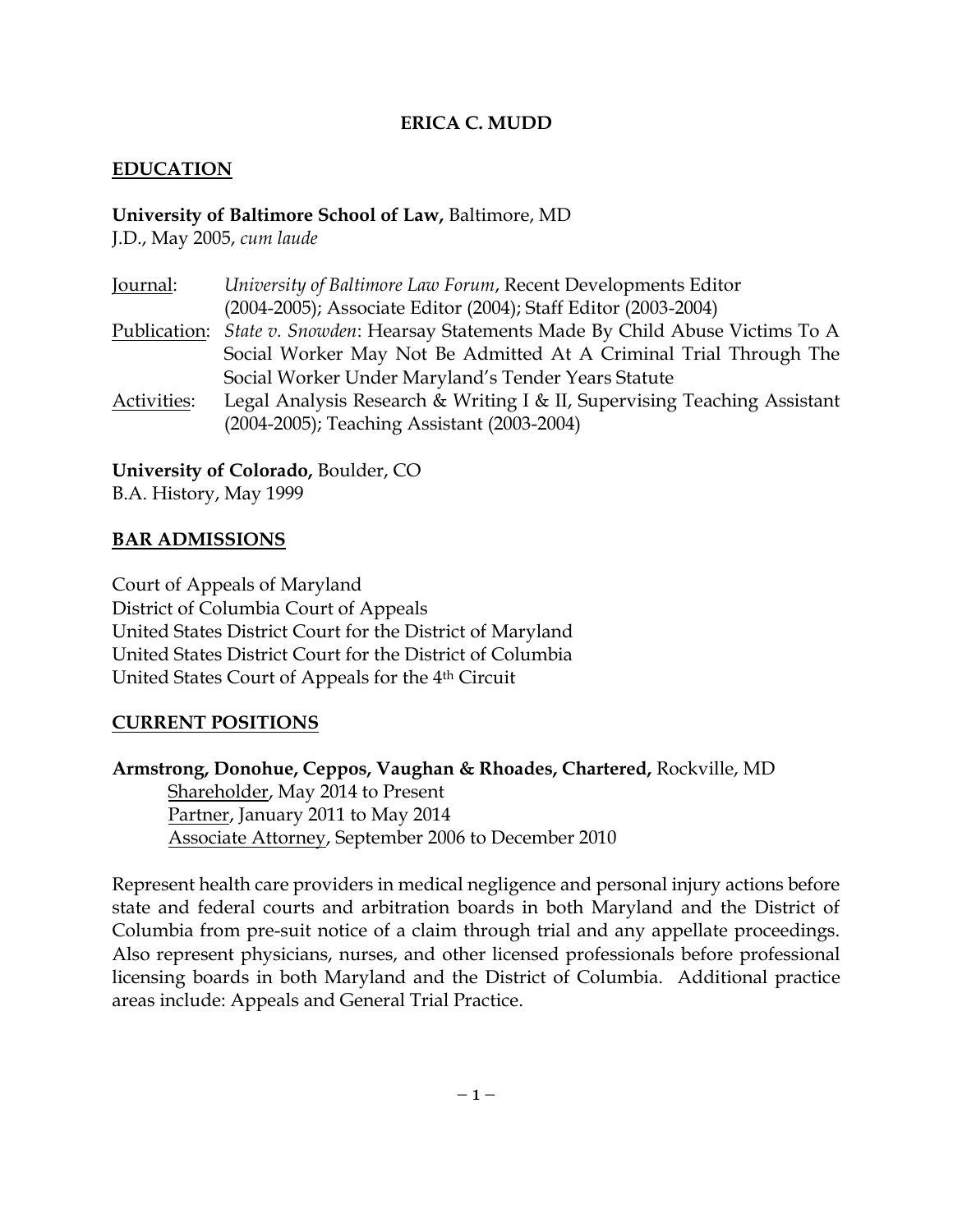### **The American University Washington College of Law,** Washington, D.C.

Adjunct Faculty, July 2013 – Present

Teach in the Litigation Skills Summer Institute, which is a program designed for both practitioners and law students interested in mastering litigation skills.

## **PAST EXPERIENCE**

**The Honorable Patrick L. Woodward, Court of Special Appeals of Maryland,** Rockville, MD

Judicial Law Clerk, August 2005 to August 2006

**Hamilton, Altman, Canale, & Dillon, LLC,** Bethesda, MD Law Clerk, June 2003 to May 2005

**Rothwell, Figg, Ernst, & Manbeck, P.C.,** Washington, D.C. Patent Litigation Legal Assistant, November 2001 to August 2002

- **Howrey, Simon, Arnold, & White, LLP,** Washington, D.C. Legal Assistant, January 2000 to October 2001
- **Gilberg & Kiernan, Attorneys at Law,** Washington, D.C. Legal Assistant, September 1999 to January 2000

# **AWARDS/RECOGNITION**

*Daily Record – 2018 Best Lawyers in Maryland (Medical Malpractice Law – Defendants) Best Lawyers – 2018 Washington, D.C. (Medical Malpractice Law – Defendants) Super Lawyers* **– District of Columbia Rising Star – 2017, 2016, 2015, 2014, 2013** *Super Lawyers* **– Maryland Rising Star – 2017, 2016, 2015, 2014, 2013**

#### **MEMBERSHIPS**

Maryland-DC Society for Healthcare Risk Management Maryland State Bar Association Montgomery County Bar Association District of Columbia Bar Association Defense Research Institute

# **LECTURES AND PRESENTATIONS**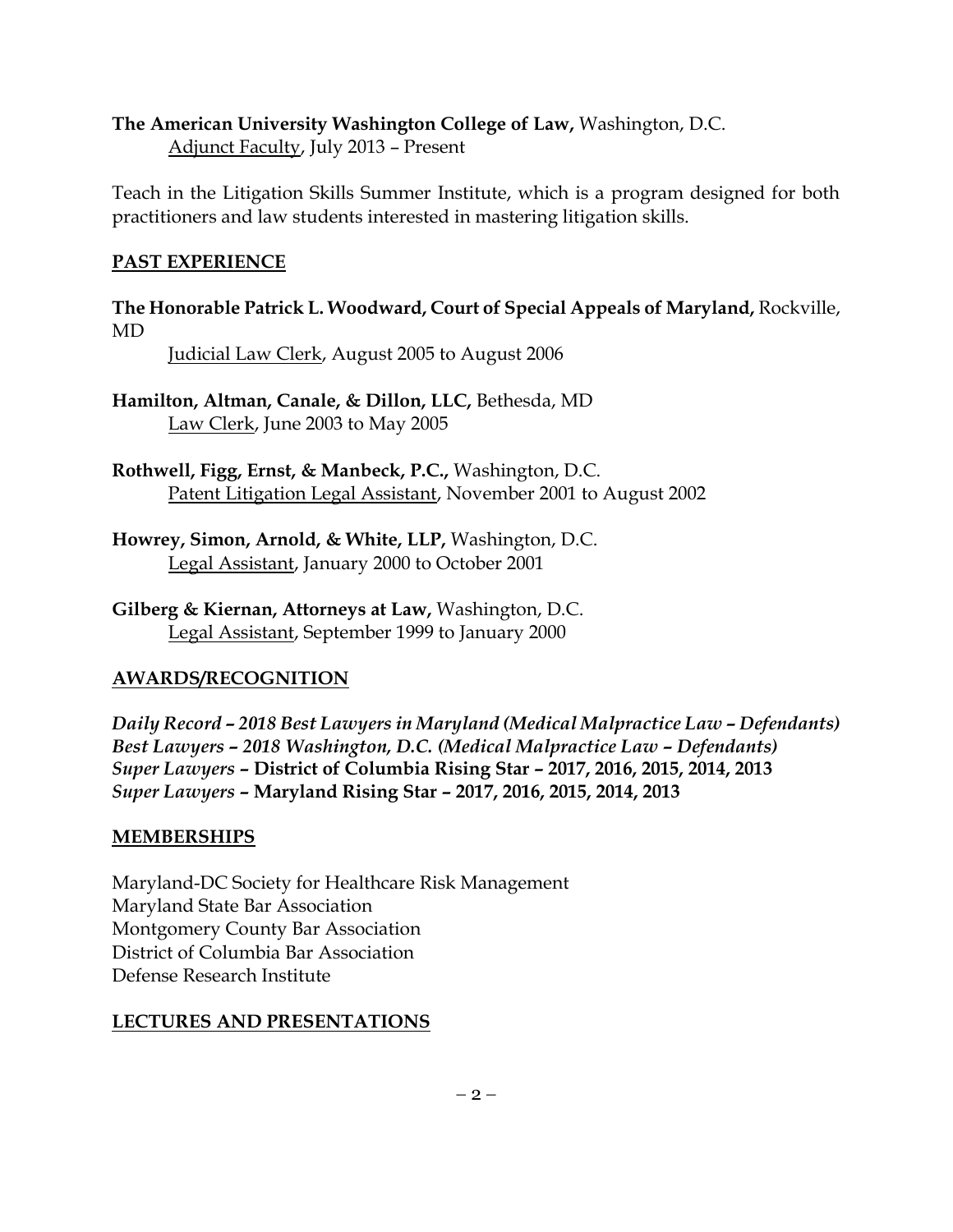Big Problems Come in Little Packages – Series of Risk Management Presentations to Pediatricians and Pediatric Specialists (2017).

Legal Issues for the Surgical Services Nursing Staff – In-Service Presentations to Hospital OR and PACU Staff Members (2017).

Legal Issues and Forms for Physicians – Series of Presentations to Physician Groups (2016).

Informed Consent Policy Changes – In-Service Presentation and Question and Answer Session to Hospital Surgical Services Staff (2015).

Standard of Care Issues – Series of Presentations to Physician Groups (2015).

Risk Management Issues Unique to the Operating Room Nurse – Presentation to AORN Members (2015).

Peer Review – Presentation to Orthopaedic Surgery Practice (2015).

EMR and Risk Management Concerns – Presentation to MD/DC/VA Hospital Risk Managers (2015).

Mock Trial (In-Service Presentation to Hospital Nursing Staff) – Highlighting Importance of Nursing Documentation in Defending Skin Breakdown Cases (2015, 2017).

Top 10 Statutes for Physicians – Series of Presentations to Physician Groups (2014).

Defensive Documentation and Risk Management Issues – Series of Presentations to Physician Groups, Residents, Fellows, and Hospital Staff Members (2012 – 2014).

Defensive Electronic Medical Record Documentation – Series of Presentations to Physician and Nurse Groups (2011-2014).

Risk Management Issues – Orientation Presentation to Transfer Resident Physicians and Fellows (2013).

HIPAA and HITECH – Series of Presentations to Physicians Groups (2013).

Risk Management Issues for Surgical Staff Members – Presentation to Hospital-Based Operative Services Staff Members (2013).